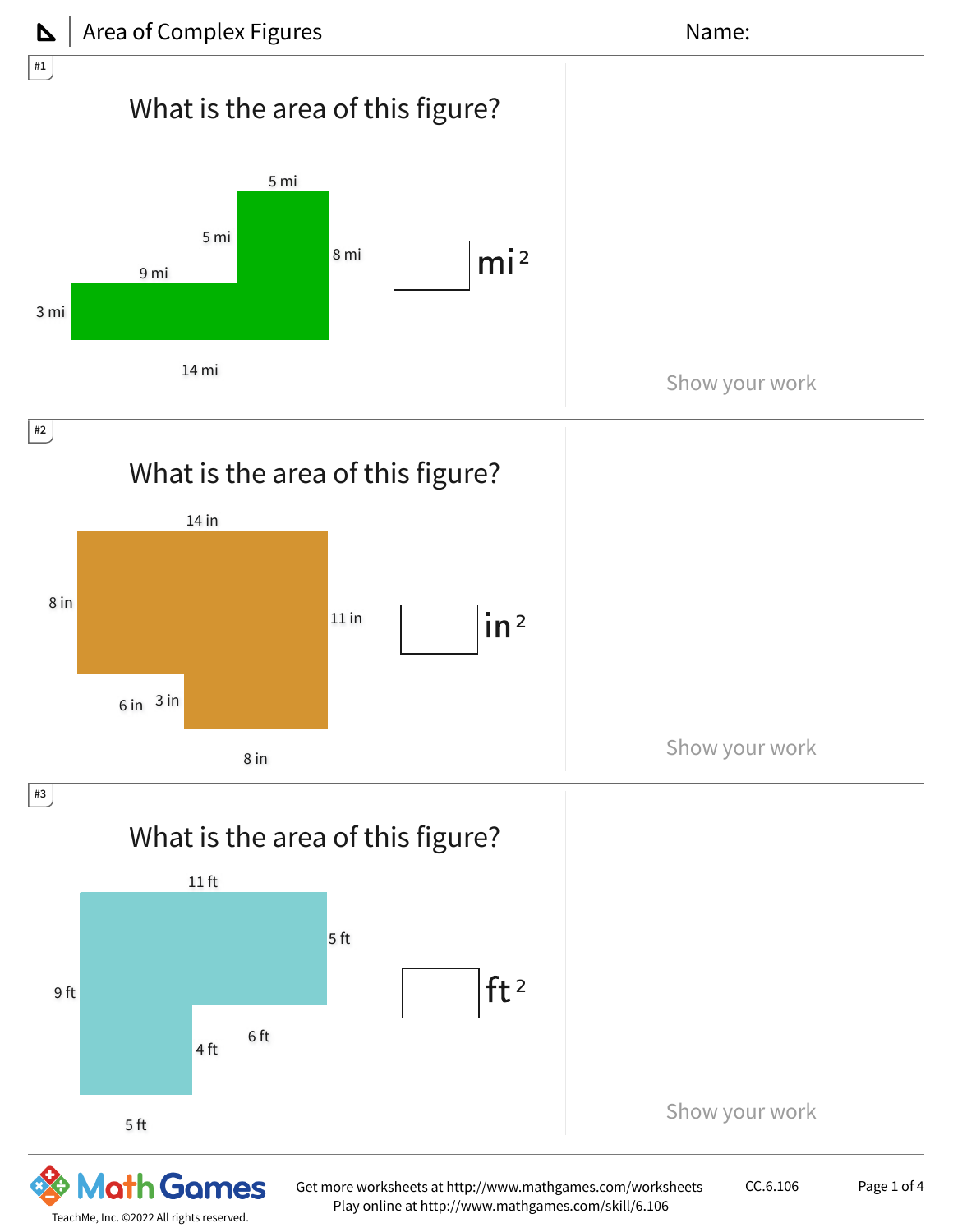

TeachMe, Inc. ©2022 All rights reserved.

O

Games



Get more worksheets at http://www.mathgames.com/worksheets Play online at http://www.mathgames.com/skill/6.106

CC.6.106 Page 2 of 4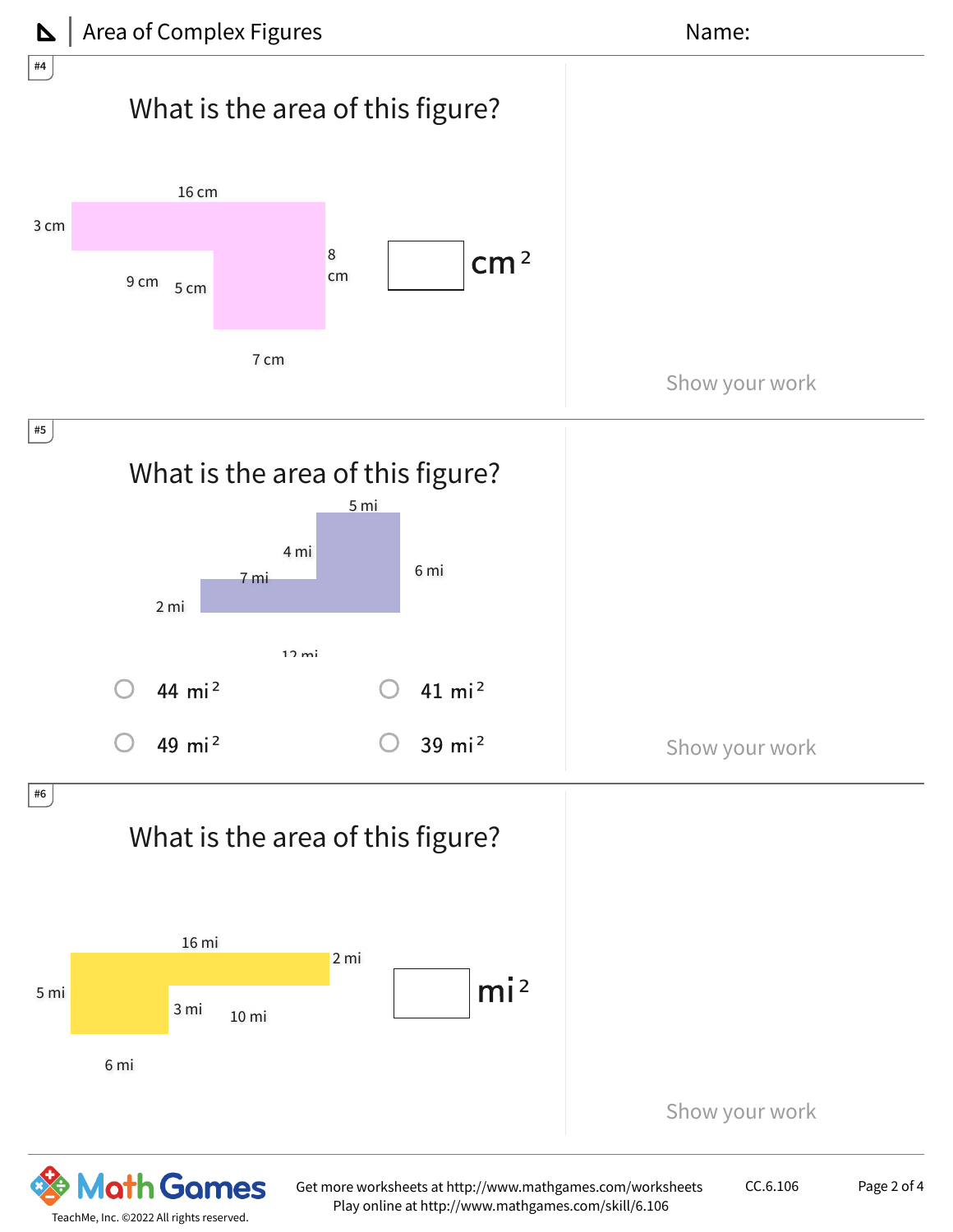

Get more worksheets at http://www.mathgames.com/worksheets Play online at http://www.mathgames.com/skill/6.106

CC.6.106 Page 3 of 4

TeachMe, Inc. ©2022 All rights reserved.

O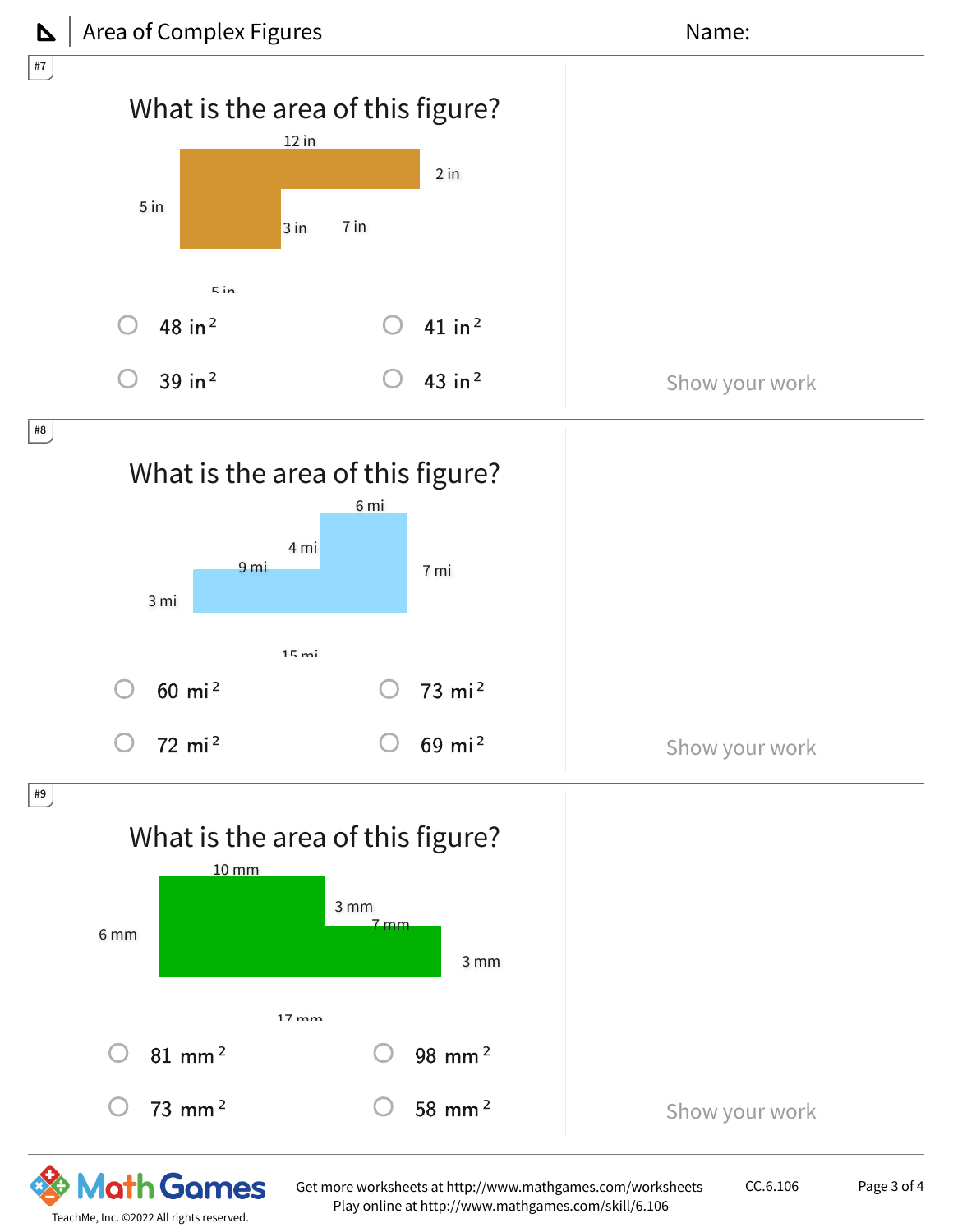

TeachMe, Inc. ©2022 All rights reserved.

Play online at http://www.mathgames.com/skill/6.106